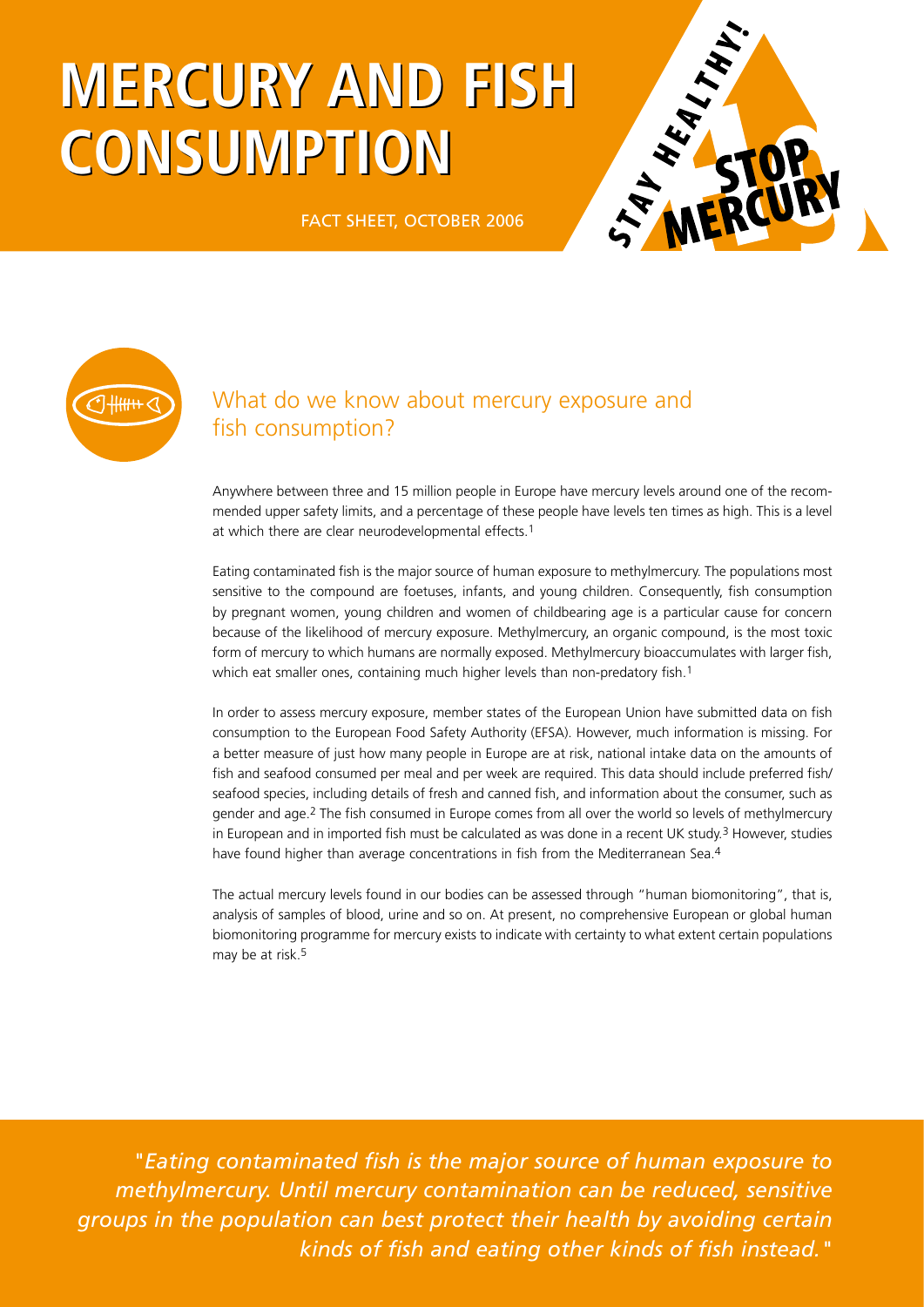# European Recommendations

The European Food Safety Authority (EFSA) recommends that "women of childbearing age (in particular, those intending to become pregnant), pregnant and breastfeeding women as well as young children select fish from a wide range of species, without giving undue preference to large predatory fish such as swordfish and tuna".6

Following this recommendation, the European Commission released an "Information Note" based on the need to give more specific advice to vulnerable groups and to provide them with concrete information.<sup>7</sup> It suggests that women who might become pregnant, women who are pregnant or are breastfeeding and young children should not eat more than one small portion (less than 100 g) per week of large predatory fish, such as swordfish, shark, marlin and pike. If they do eat a portion of this fish, they should not eat any other fish during the same week. Nor should they eat tuna more than twice per week.<sup>8</sup>

The European limits for allowable levels of mercury in fish (0.5 mg/kg for fish in general, but 1.0 for certain larger predatory species including shark, swordfish, marlin, tuna, and orange roughy)9 are based on the guideline levels established by Codex Alimentarius in 1991.10

# National Policies and Actions

The EU member states vary widely in their recommendations on fish consumption. For example, Hungary and Luxembourg do not have any recommendations for vulnerable groups whereas other countries have recommendations that are stricter than those of the European Food Safety Authority (EFSA). Below are some examples.

**Czech Republic** The recommendations are for the most part based on those of EFSA. Women considering pregnancy, pregnant women, breastfeeding mothers and children up to three years of age should not consume shark, swordfish and large predatory freshwater fish, such as pike, pike-perch and asp. Other types of fish, such as white tuna and mackerel, might also contain elevated levels of mercury. High-risk groups are therefore advised not to consume more than 170 g of these fish (i.e. one portion) per week. The government also recommends that specific Czech authorities monitor the levels of mercury in fish caught locally in rivers and streams. If elevated mercury levels are found, they are advised to recommend that high-risk groups do not consume more than 170 g per week.

**DENMARK** The Ministry of Family and Consumer Affairs warns that women who are considering pregnancy, are pregnant or breastfeeding, and children below 14 years should limit their intake of tuna, skate/ray, halibut, escolar, swordfish, shark, pike, perch and zander. As a guide, they suggest these groups should eat not more than 100 g of large predatory fish species per week. Canned tuna generally has a lower mercury content, 11 and consumption does not need to be restricted to the same extent.

**Finland** The Finnish National Food Agency recommends limiting the consumption of certain fish for some groups. It states that children, young people and people of the reproductive age group may eat salmon caught in the Baltic Sea, large herring, pike caught in the sea or inland waters, and predatory fish from inland waters once or twice a month. However, the Agency warns pregnant women and breastfeeding mothers not to eat pike due to the mercury risk. Its statements also state that consumers who eat fish from inland waters on an almost daily basis should reduce their consumption of large perches, pike-perches and burbots because these predatory fish accumulate mercury.<sup>12</sup>

**France** Recommendations in France reinforce those of EFSA by stating that pregnant and breastfeeding women, as well as young children, should avoid eating only predatory fish species.13 As a precautionary measure, pregnant and breastfeeding women are advised not to eat more than 60 g of wild predatory fish per week, and young children not more than 150 g, in addition to their consumption of non-predatory fish. In 2006, the French authority AFSSA recommended these groups avoid swordfish, marlin and siki.14

**IRELAND** On 18 March 2004, The Food Safety Authority of Ireland (FSAI) recommended that pregnant and breastfeeding women, women of childbearing age and young children select fish from a wide range of species but avoid swordfish, marlin and shark, and limit consumption of tuna to one fresh tuna steak (approximately 8 oz or 227 g) or two mediumsized cans (8 oz) per week.<sup>15</sup> Ireland currently monitors "fish landed at major Irish fishing ports" and reports that the levels of mercury have been low at between 0.02 and 0.27 mg/kg. However, the catches do not usually include shark, swordfish, marlin and tuna.16 The FSAI is currently planning a survey of total mercury and methylmercury levels in tuna, marlin, shark, and swordfish.17

**SPAIN** The Spanish Food and Safety Agency does not establish general fish recommendations to consumers.18 However, the Agency has planned to provide specific recommendations to vulnerable groups suggesting a reduced consumption of high mercury fish.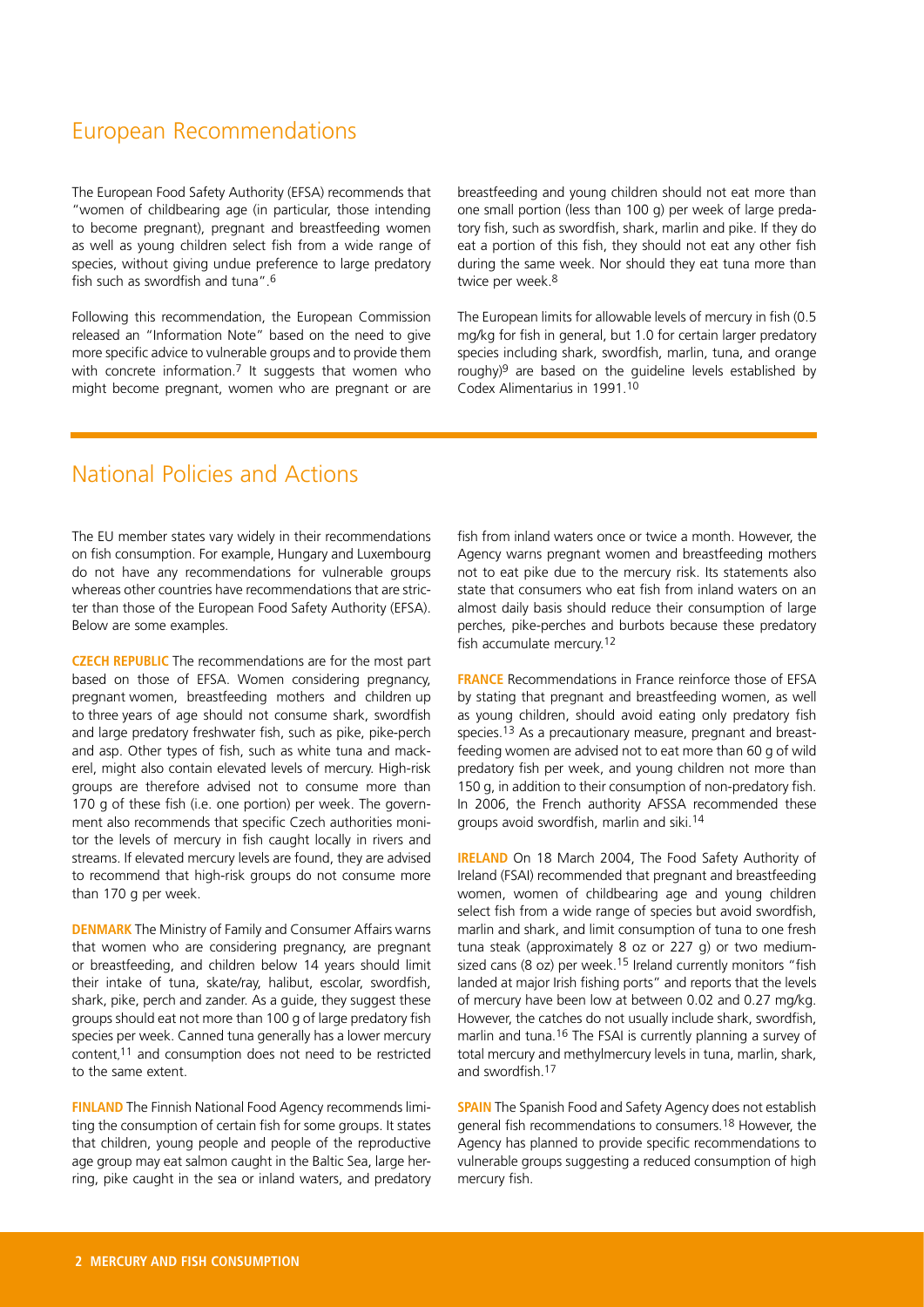**SWEDEN** Sweden's National Food Administration makes a number of recommendations on limiting fish consumption based on a variety of contaminants. Women who are pregnant or thinking of becoming pregnant and breastfeeding women are advised never to eat large halibut, cod liver, eel, shark, swordfish, nor tuna (fresh or frozen).19

**UNITED KINGDOM** The UK advises that pregnant and breastfeeding women, and women who intend to become pregnant, limit their consumption of tuna to no more than two medium-sized cans or one fresh tuna steak per week. These women are also advised to avoid eating shark, swordfish and marlin. Children under 16 are advised to avoid eating shark, swordfish and marlin. Other consumers should eat no more than one portion of shark, swordfish or marlin per week but do not need to limit their consumption of tuna.20

**Bulgaria and Lithuania** Same as EFSA (see above).

**Hungary, Luxemburg and Slovakia** No fish guidelines.

# Seafood Recommendations to Minimise Harm

The table below lists commonly consumed fish and some of the most stringent (and therefore the most protective) national recommendations that exist in Europe or North America. The aim is to help readers minimise any potential adverse effect. Depending on where it is caught or sold, the same type of fish may contain different levels of mercury. This table was compiled using government responses to our Mercury Questionnaire and research. Please also refer to national guidelines for these fish and especially for other, including local, fish.

| LARGE PREDATORS/HIGHER LEVEL |                                                                                                                             |                                                                                                                                                                                    |  |  |  |
|------------------------------|-----------------------------------------------------------------------------------------------------------------------------|------------------------------------------------------------------------------------------------------------------------------------------------------------------------------------|--|--|--|
| <b>LATIN NAME</b>            | <b>ENGLISH NAME</b>                                                                                                         | <b>RECOMMENDATION</b>                                                                                                                                                              |  |  |  |
| Lophius species              | Anglerfish (or monkfish)                                                                                                    | Limit - Pregnant and breastfeeding women (Denmark)                                                                                                                                 |  |  |  |
| Salvelinus alpinus           | Artic charr (or blueback trout, silver trout, Sunapee trout, white trout) Avoid - Pregnant and breastfeeding women (Norway) | Limit to once a month - Other groups (Norway)                                                                                                                                      |  |  |  |
| Aspius aspius                | Asp                                                                                                                         | Avoid - Women intending to become pregnant, breastfeeding women,<br>women of childbearing age, and children under three years old (Czech Republic)                                 |  |  |  |
| Pomatomus saltatrix          | <b>Bluefish</b>                                                                                                             | Avoid - Women intending to become pregnant, breastfeeding women, women of<br>childbearing age, and young children.                                                                 |  |  |  |
| Sarda Sarda                  | <b>Bonito</b>                                                                                                               | Limit - Pregnant and breastfeeding women (Germany)                                                                                                                                 |  |  |  |
| Lota lota                    | <b>Burbot</b> (or ling)                                                                                                     | Limit to once a week - All consumers (Sweden)                                                                                                                                      |  |  |  |
| Anarhichas lupus             | Catfish                                                                                                                     | Avoid - Women intending to become pregnant, breastfeeding women, women of<br>childbearing age, and young children                                                                  |  |  |  |
| Anguilla species             | Eel                                                                                                                         | Limit to once a week - All consumers (Sweden)                                                                                                                                      |  |  |  |
| Hippoglossus hippoglossus    | <b>Halibut</b>                                                                                                              | Limit to once a week - All consumers (Sweden)                                                                                                                                      |  |  |  |
| Scomberomorus cavalla        | <b>King mackerel</b>                                                                                                        | Avoid - Pregnant women, women intending to become pregnant,<br>breastfeeding women and children (The Netherlands), women in<br>childbearing age (United States, FDA/EPA)           |  |  |  |
| Makaira species              | <b>Marlin</b>                                                                                                               | Avoid - Women intending to become pregnant, breastfeeding<br>women, women of childbearing age and young children (Ireland<br>Limit to once a week - All other consumers (Ireland)  |  |  |  |
| Perca fluviatilis            | <b>Perch</b>                                                                                                                | Limit - All consumers (Sweden)                                                                                                                                                     |  |  |  |
| Esox lucius                  | Pike                                                                                                                        | Avoid - Pregnant and breastfeeding women (Finland & Norway),<br>women of childbearing age and young children (Czech Republic)<br>Limit to once a month - All other adults (Norway) |  |  |  |
| Sebastes marinus             | <b>Redfish</b>                                                                                                              | Avoid - Pregnant and breastfeeding women (Norway)<br>Limit to once a month - Other groups (Norway)                                                                                 |  |  |  |
| Lutjanidae                   | <b>Red snapper</b>                                                                                                          | Limit to 3 times a week - Women intending to become pregnant,<br>pregnant and breastfeeding women, and young children (United States, FDA)                                         |  |  |  |
| Istiophorus platypterus      | <b>Sailfish</b>                                                                                                             | Avoid - Women intending to become pregnant, breastfeeding women, women of<br>childbearing age, and young children                                                                  |  |  |  |
|                              | Salmon, wild (Baltic Sea, including Gulf of Bothnia)                                                                        | Limit to once a month - Women of childbearing (Sweden and Finland)                                                                                                                 |  |  |  |
| Salmo trutta                 | Salmon trout, wild (Baltic Sea, including Gulf of Bothnia)                                                                  | Limit to once a month - Women of childbearing age (Sweden)                                                                                                                         |  |  |  |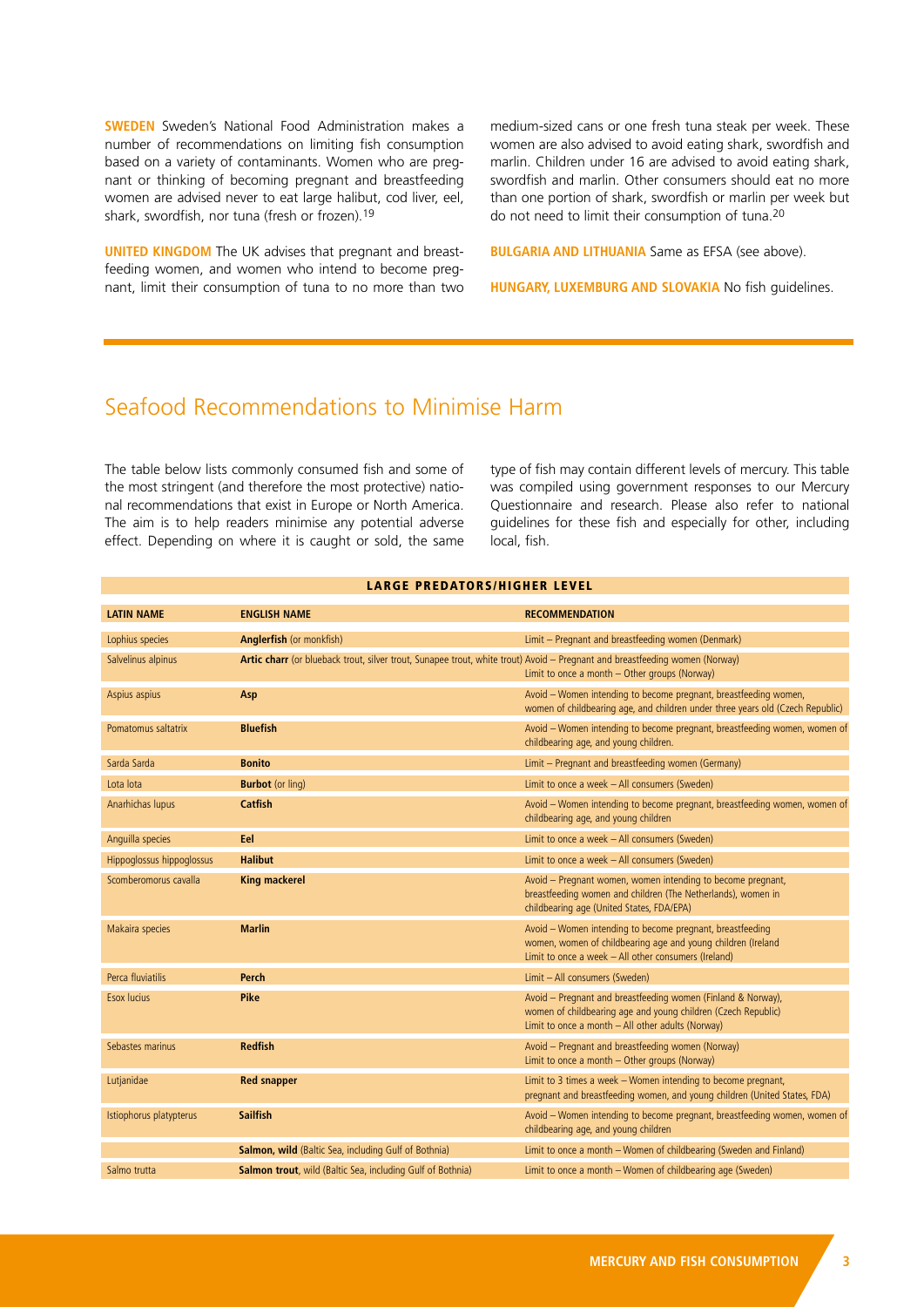#### Large predators/higher level

| <b>LATIN NAME</b>                     | <b>ENGLISH NAME</b>                                                          | <b>RECOMMENDATION</b>                                                                                                                                                                                                                                                               |
|---------------------------------------|------------------------------------------------------------------------------|-------------------------------------------------------------------------------------------------------------------------------------------------------------------------------------------------------------------------------------------------------------------------------------|
| Sander vitreus vitreus                | Sander or pike-perch (zander, walleye)                                       | Avoid - Women of childbearing age, pregnant and breastfeeding<br>women, and young children (Czech Republic)<br>Limit to once a week - All consumers (Sweden)                                                                                                                        |
| Lepidopus caudatus<br>Aphanopus carbo | <b>Scabbard fish</b>                                                         | Limit - Pregnant and breastfeeding women (Germany)                                                                                                                                                                                                                                  |
| Dicentrarchu                          | Sea bass                                                                     | Limit - Pregnant and breastfeeding women (Germany)                                                                                                                                                                                                                                  |
| Pagellus species                      | Sea bream (or pandora)                                                       | Avoid - Women intending to become pregnant, breastfeeding<br>women, women of childbearing age, and young children                                                                                                                                                                   |
| All species                           | <b>Shark</b> (all species)                                                   | Avoid - Women intending to become pregnant, breastfeeding<br>women, women of childbearing age (Sweden). Children (Ireland,<br>The Netherlands, United Kingdom and Czech Republic), women<br>in childbearing age (United States, FDA/EPA)                                            |
|                                       | <b>Snake mackerel (or escolar)</b>                                           | Limit to once a week - Women intending to become pregnant,<br>pregnant women, infant and children under the age of 14<br>(Denmark)                                                                                                                                                  |
| Acipenser species                     | <b>Sturgeon</b>                                                              | Avoid - Women intending to become pregnant, breastfeeding<br>women, women of childbearing age, and young children                                                                                                                                                                   |
| Xiphias gladius                       | <b>Swordfish</b>                                                             | Avoid - Women intending to become pregnant, breastfeeding<br>women, women of childbearing age and children (Ireland, The<br>Netherlands, United Kingdom and Czech Republic), women in<br>childbearing age (United States, FDA/EPA)<br>Limit to once a week $-$ All others (Ireland) |
| Caulolatilus species                  | Tilefish - Golden bass or golden snapper (Gulf of Mexico)                    | Avoid - Women of childbearing age, pregnant and breastfeeding<br>women, and young children (United States, FDA/EPA)                                                                                                                                                                 |
|                                       | Trout (large)                                                                | Avoid - Pregnant and breastfeeding women. (Norway)<br>Limit to once a month - Other groups (Norway)                                                                                                                                                                                 |
| Thunnus species                       | Tuna, Tunny (albacore tuna or "white tuna", bluefin, bigeye, yellowfin tuna) | Avoid - Women intending to become pregnant, breastfeeding<br>and pregnant women (Sweden), children (The Netherlands)                                                                                                                                                                |

| <b>SMALL PREDATORS AND NON-PREDATORS/LOWER LEVEL</b>                   |                                                 |                                                                                                                 |  |  |
|------------------------------------------------------------------------|-------------------------------------------------|-----------------------------------------------------------------------------------------------------------------|--|--|
| <b>LATIN NAME</b>                                                      | <b>ENGLISH NAME</b>                             | <b>MERCURY LEVEL</b>                                                                                            |  |  |
| Engraulis encrasicolus                                                 | <b>Anchovy</b>                                  | Low level                                                                                                       |  |  |
| Cyprinus carpio                                                        | Carp                                            | Low level                                                                                                       |  |  |
| Mercenaria mercenaria, Mya arenaria                                    | Clams                                           | Low level                                                                                                       |  |  |
| Gadus Morhua, Gadus macrocephalus                                      | <b>Cod</b> (Atlantic and Pacific)               | Check local/national fish consumption quidelines                                                                |  |  |
| All species                                                            | Crab                                            | Low level                                                                                                       |  |  |
| All species                                                            | Crayfish                                        | Low level                                                                                                       |  |  |
| Order Sepiida                                                          | <b>Cuttlefish</b>                               | Low level                                                                                                       |  |  |
| Plaice, pleuronectes platess, pleuronectes limande, leuronectes flesus | Flatfish (flounder, plaice, sole)               | Low level                                                                                                       |  |  |
| Melanogrammus aeglefinus                                               | <b>Haddock</b>                                  | Low level                                                                                                       |  |  |
| Genus Urophycis                                                        | Hake                                            | Check local/national fish consumption quidelines                                                                |  |  |
| Clupea harengus                                                        | Herring (Baltic Sea, including Gulf of Bothnia) | Check local/national fish consumption quidelines. Limit<br>to once a month - Women of childbearing age (Sweden) |  |  |
| All species                                                            | Mussels                                         | Low level                                                                                                       |  |  |
| Hoplostethus species                                                   | <b>Orange roughy (deep sea perch)</b>           | Check local/national fish consumption quidelines                                                                |  |  |
| Ostrea                                                                 | Oyster                                          | Low level                                                                                                       |  |  |
| Pollachius pollachius                                                  | <b>Pollock</b>                                  | Low level                                                                                                       |  |  |
| Oncorhynchus mykiss                                                    | Rainbow trout (farmed)                          | Low level                                                                                                       |  |  |
| Mullus surmuletus                                                      | <b>Red mullet</b>                               | Low level                                                                                                       |  |  |
| All species                                                            | Salmon (farmed)                                 | Low level                                                                                                       |  |  |
| Sardina pilchardus                                                     | <b>Sardine</b>                                  | Low level                                                                                                       |  |  |
| All species                                                            | <b>Scallop</b>                                  | Low level                                                                                                       |  |  |
| All species                                                            | <b>Shrimp</b>                                   | Low level                                                                                                       |  |  |
| Loliginidae, ommastrephidae                                            | Squid/Calamari                                  | Low level                                                                                                       |  |  |
| Oreochromis spp                                                        | <b>Tilapia</b>                                  | Low level                                                                                                       |  |  |
| Cynoscion regalis                                                      | Weakfish (sea trout)                            | Low level                                                                                                       |  |  |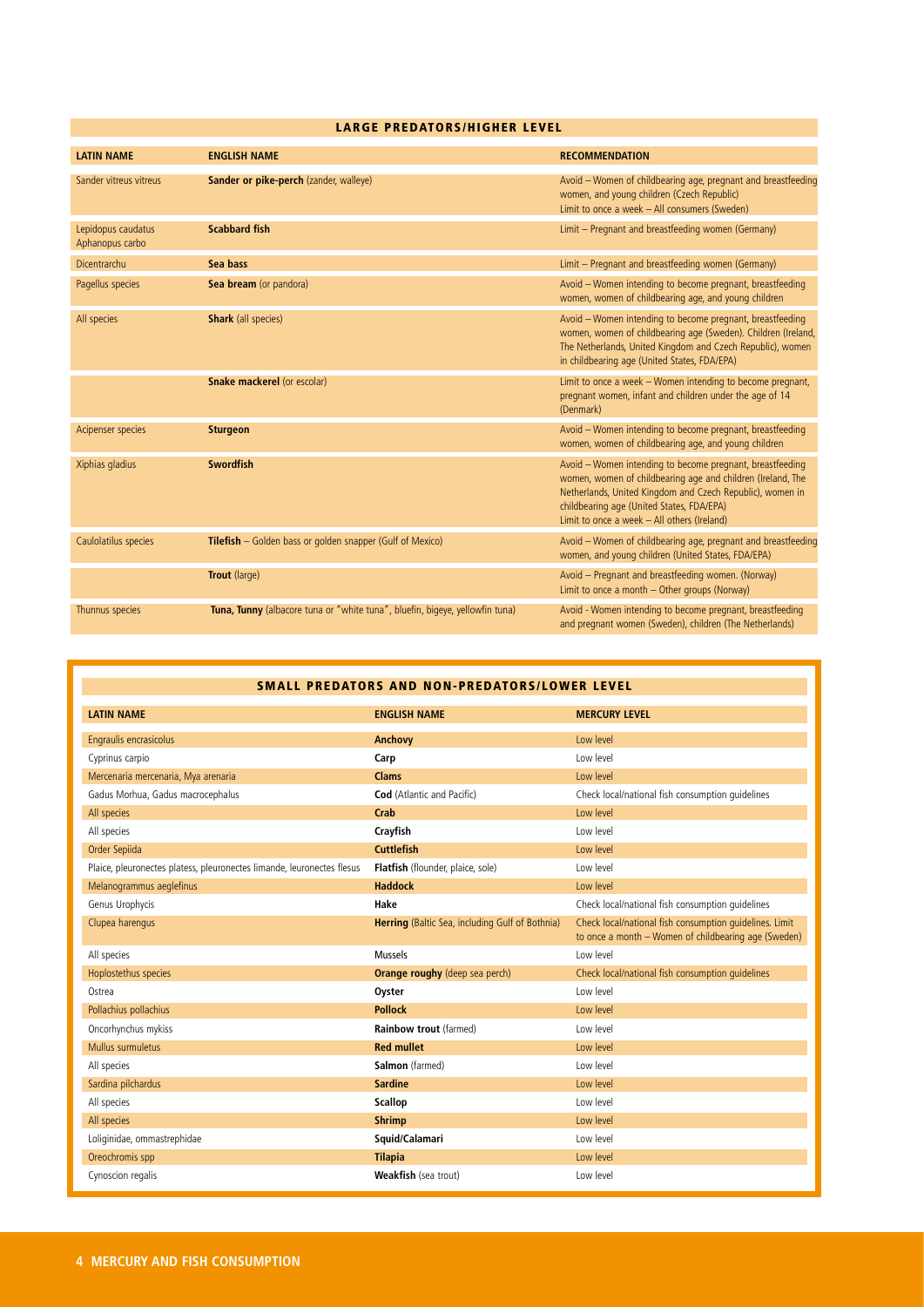### HEAL & HCWH Recommendations

Addressing the mercury problem involves several measures. We need to raise public awareness so that vulnerable groups have the opportunity to reduce their methylmercury intake. While it is important to recognise that eating fish provides excellent nutrition, certain kinds of fish now contain high levels of mercury. Until mercury contamination can be reduced, sensitive groups in the population can best protect their health by avoiding certain kinds of fish and eating other kinds of fish instead. Formulating and agreeing such advice should be a priority for European environmental and health policy. In addition, mercury pollution and global use need to be reduced, which will lead to lower mercury levels in fish.

The Health & Environment Alliance and Health Care Without Harm Europe believe that more protective recommendations than those currently existing should be issued and promoted by EFSA and national governments for women of childbearing age, pregnant women, breastfeeding women, and children. These vulnerable groups should be advised not to consume large predatory fish, including shark, swordfish, marlin, king mackerel, orange roughy, grouper, or albacore tuna. There are also fish with medium mercury content, which should be consumed in limited amounts and frequency.

It should be made clear to the general public that just one serving of fish that is high in mercury may fill an advised mercury quota for several days or even weeks. This message may conflict with other guidance on weekly food consumption. Most high-mercury fish are not particularly good sources of fish oil. It may therefore be better to eat smaller fish, which are lower in the food chain and therefore accumulate less mercury. These smaller fish are excellent sources of protein and provide omega 3 fatty acids that are important to cardiac function and good health.

National governments should start, or continue, the testing of both local and imported fish for mercury. They should also begin, or continue, investigations on mercury levels in their populations, particularly women and children, through human biomonitoring activities. This will help better assess exposure and guide the formulation of recommendations on fish consumption.

Finally, we believe that methyl mercury should be one of the chemicals that is tracked in the European-wide biomonitoring pilot project.

## References

- 1. Physicians for Social Responsibility (2004), Mercury Factsheet #3, Mercury in fish. See www.mercuryaction.org/uploads/PSR\_Hg3\_FishC.pdf
- 2. EFSA (2004) EFSA Opinion on Mercury and Methylmercury in Food: Need for Intake Data. AF 06.04.2004 4
- 3. Knowles TG, Farrington D, Kestin SC (2003) Mercury in UK imported fish and shellfish and UK-farmed fish and their products. Food Addit Contam. 2003 Sep;20(9):813-8.
- 4. Storelli MM, Stuffler RG, Marcotrigiano GO (2002) Total and methylmercury residues in tuna fish from the Mediterranean Sea. Food Addit Contam. 2002 Auq;19(8):715-20. and Storelli MM, Marcotrigiano GO. (2004) Content of mercury and cadmium in fish (Thunnus alalunga) and cephalopods (Eledone moschata) from the southeastern Mediterranean Sea.<br>Food Addit Contam. 2004 Nov;21(11):1051-6.
- 5. The EU is working towards an EU wide human biomonitoring system in order to have better exposure assessment. In 2007, it will launch a pilot project that will collect data on  *methylmercury exposure in children and women of childbearing age.*
- 6. European Food Safety Authority. Press Release. EFSA provides risk assessment on mercury in fish: Precautionary advice given to vulnerable groups. 18 March 2004  *See www.efsa.eu.int/press\_room/press\_release/258\_en.html accessed 8 June 2005.*
- 7. The Commission made a rough calculation, based upon levels of methylmercury in fish compared with the "Provisional Tolerable Weekly Intake" (PTWI) established by the Joint FAO/ WHO Expert Committee on Food Additives, to make recommendations more tangible to the public. The PTWI is a tolerable intake based on a weekly level, to empha term exposure is important because contaminants accumulate in the body. Joint FAO/WHO Expert Committee on Food Additives. (2003) Summary & Conclusions. 61st Meeting,  *Rome, 10-19 June 2003. See www.chem.unep.ch/mercury/Report/JECFA-PTWI.htm*
- *8. European Commission (2004) Information Note. Methyl mercury in fish and fishery products 12 May 2004.*
- *See http://europa.eu.int/comm/food/food/chemicalsafety/contaminants/information\_note\_mercury-fish\_12-05-04.pdf.*
- 9. EC Regulation (221/2002) See http://europa.eu.int/eur-lex/lex/LexUriServ/LexUriServ.do?uri=CELEX:32002R0221:EN:HTML amending Commission Regulation (EC) No 466/2001 of 8 March 2001 setting maximum levels for certain contaminants in foodstuffs. See http://europa.eu.int/eur-lex/pri/en/oi/dat/2001/l 077/l 07720010316en00010013.pdf
- 10. Codex Alimentarius (1991) Guideline Levels for Methylmercury in Fish CAC/GL 7-1991. See www.codexalimentarius.net/download/standards/21/CXG\_007e.pdf
- *11. Danish Ministry of Family and Consumer Affairs. Mercury. See www.altomkost.dk/madtildig/Hvad\_er\_der\_i\_maden/Uoenskede\_stoffer/Kviksoelv.htm*
- 
- *12. National Food Agency of Finland Dietary advice on fish consumption. See www.elintarvikevirasto.fi/english/index.html?page=5923*
- 13. Agence Française de Securite Sanitaire des Aliments (2004) Communiqué Avis de l'afssa sur consommation de poissons et exposition au mercure. 26 March 2004.  *See www.afssa.fr/ftp/afssa/comm-de-presse-mehg.pdf*
- .4. Avis de l'AFSSA relatif à la consommation des poissons prédateurs pélagiques, en particulier l'espadon, à la Réunion vis-à-vis du risque sanitaire lié au méthylmercure, 6 July 2006.<br>See http://www.afssa.fr/Ftp/Afssa/36
- 15. Food Safety Authority of Ireland. (2004) FSAI Issues Guidelines on Consumption of Shark, Swordfish, Marlin and Tuna. 18 March 2004.  *See www.fsai.ie/news/press/pr\_04/pr20040318.asp*
- *16. Ibid.*
- 17. Food Safety Authority of Ireland. (2005) Call for Tender Methylmercury in certain fish species. April 2005. See www.fsai.ie/about/tenders/call\_tender\_0405\_4.asp
- 18. Nota informativa de la Agencia Espanola de Seguridad Alimentaria (AESA) sobre mercurio y metil-mercurio en productos pesqueros, 17 June 2004.  *See http://www.aesa.msc.es/aesa/web/AesaPageServer?idpage=56&idcontent=5541*
- 19. National Food Administration (2004) Food for two, Good advice for pregnant or breast-feeding women. updated 17 September 2004.  *See www.slv.se/templates/SLV\_Page.aspx?id=7035.*
- 200 Z0. Food Standards Agency (2003) Mercury in imported fish and shellfish, UK farmed fish and their products (40/03) Thursday, 24 July 2003<br>See http://www.food.gov.uk/science/surveillance/fsis-2003/fsis402003